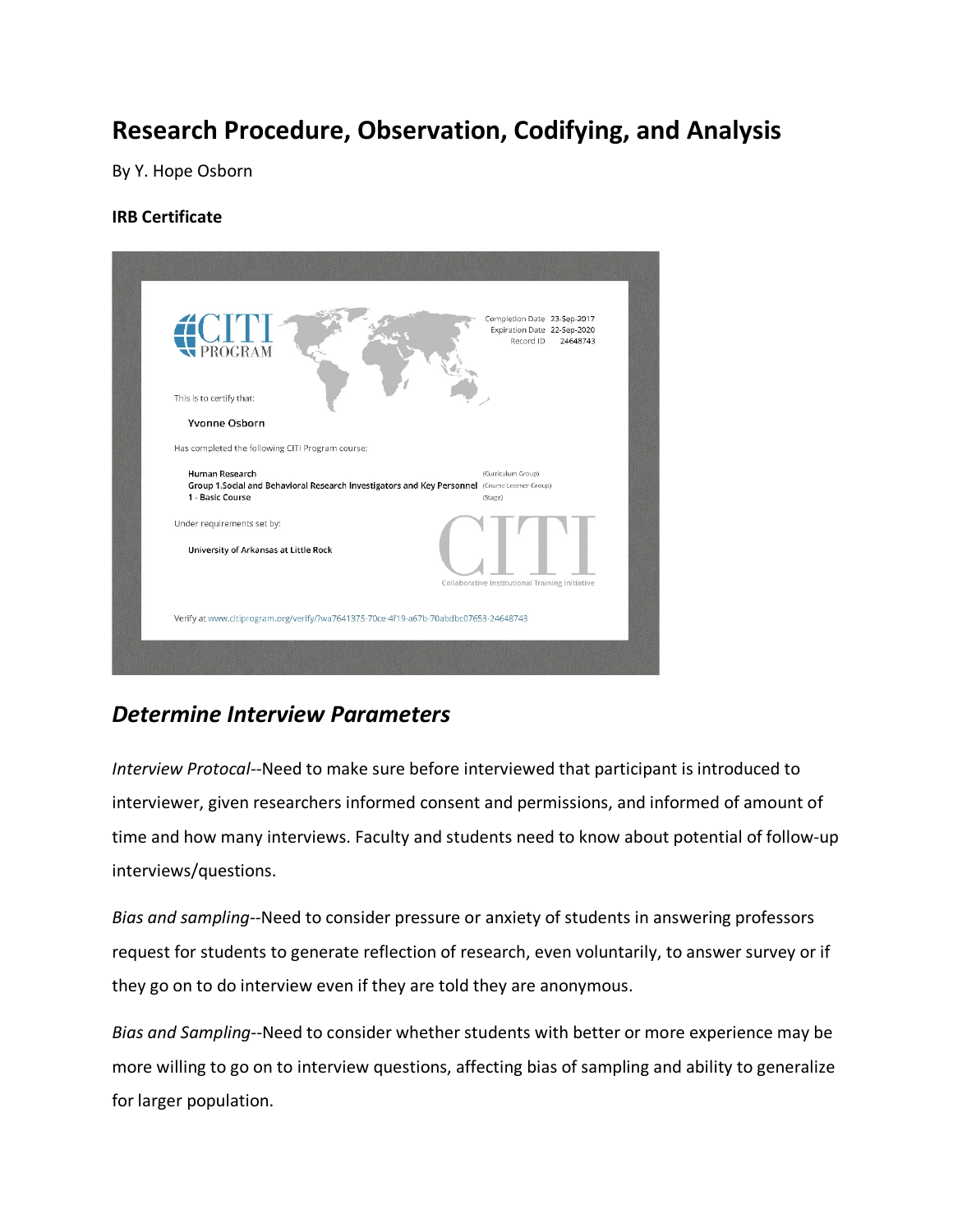*Sampling Methods*--Need to consider sampling boundaries geographically (as an online provisioned school) which affect choice in means of interviewing which in turn may affect how answered. Need to consider how interviewed affected if written on own time changes in amount of time and situation of answering questions for a research reflection.

*Sampling Methods*--Need to consider that students bringing samples of work will be biased towards bringing their best and not a random or average sampling.

*Sampling Methods*--With such a few number of students and faculty interviewed may need to consider interviewing more than once to confirm or refine answers, such as triangulation.

*Sampling Methods*—Need to consider the preparation the student has done for answering the interview.

*Interview Prep*--Need to consider data from "growing body of knowledge" to find out what has already been studied and to what extent if want to question more specifically. Perhaps draw on other studies to specify questions.

*Interview Prep*--Need to consider how good the interviewer is in interviewing—good listener, knows how to keep from leading questions, is aware of body language, keeps good notes, able to be professional while building rapport, etc.

*Interview Prep*--Need to consider interviewer's prior relationship with participant.

*Interview Arrangement*--Need to consider who or what records and transcribes interviews and if it is important that stage directions be included which would mean an interviewer transcribing.

*Interview* Arrangements--Need a person or program or both for scheduling and reminding about interviews. Need deadlines for survey and interviews.

*Interview*--Are we considering in the study body language cues? If so, need to consider that without in person or at least video interview may miss body language cues that could show confidence in answers to questions, especially ones that have relative answer options such as "some," "a lot," etc.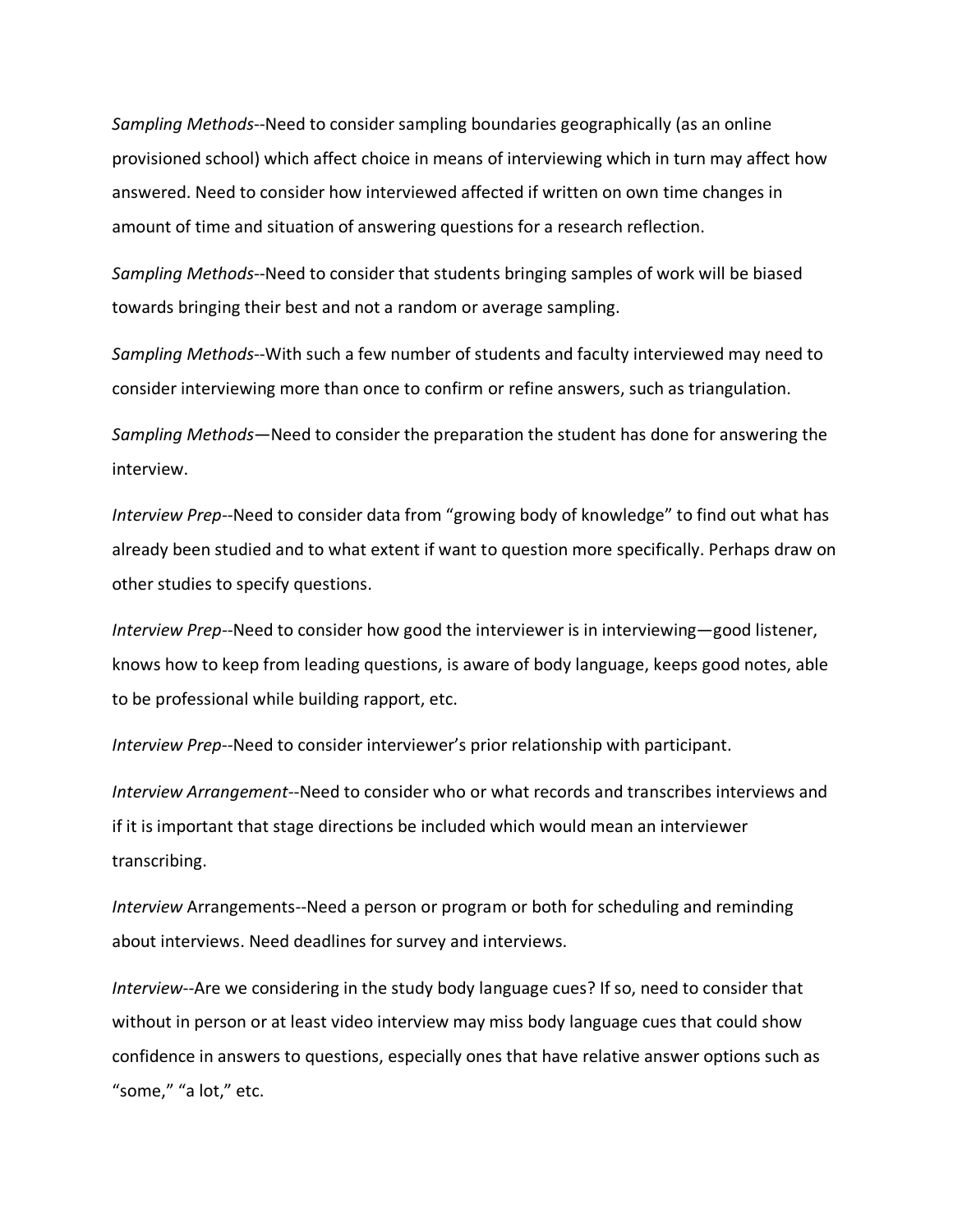*Interview*--Because of risk of increasing anxiety about writing, answers may reflect that anxiety. Do we need a question at the beginning and/or end about anxiety level to account for possible bias?

*Interview*--Need to discover way to uniformly code with open-ended questions will need to consider a uniform way to code.

#### *Interview*

Interviewer: What is the topic of our interview today as you understand it?

Student: The topic of the interview is my interaction with research-oriented courses, such as in the Research Methods course, Creative Nonfiction course rhetorical analyses, and independent study rhetorical analysis.

Interviewer: As you understand it, what is your assignment in writing a "reflection" on research for your graduate e-portfolio?

Student: It is to demonstrate that I have met at least some of the graduate school professional and technical writing degree objectives through my study of and involvement with research.

Interviewer: How do you plan to go about demonstrating those professional and technical writing objectives as it pertains to the research reflection?

Student: I intend on representing my reflection in the various forms of research I have learned, such as this opening the reflection with interview protocol and interview questions.

Interviewer: What effect do you hope to achieve by formatting your research reflection in this way?

Student: I hope the research reflection, formatted in this way, will do more to show than tell my experience with research through various courses in which I studied.

Interviewer: What are the various courses you intend to draw from for your research reflection?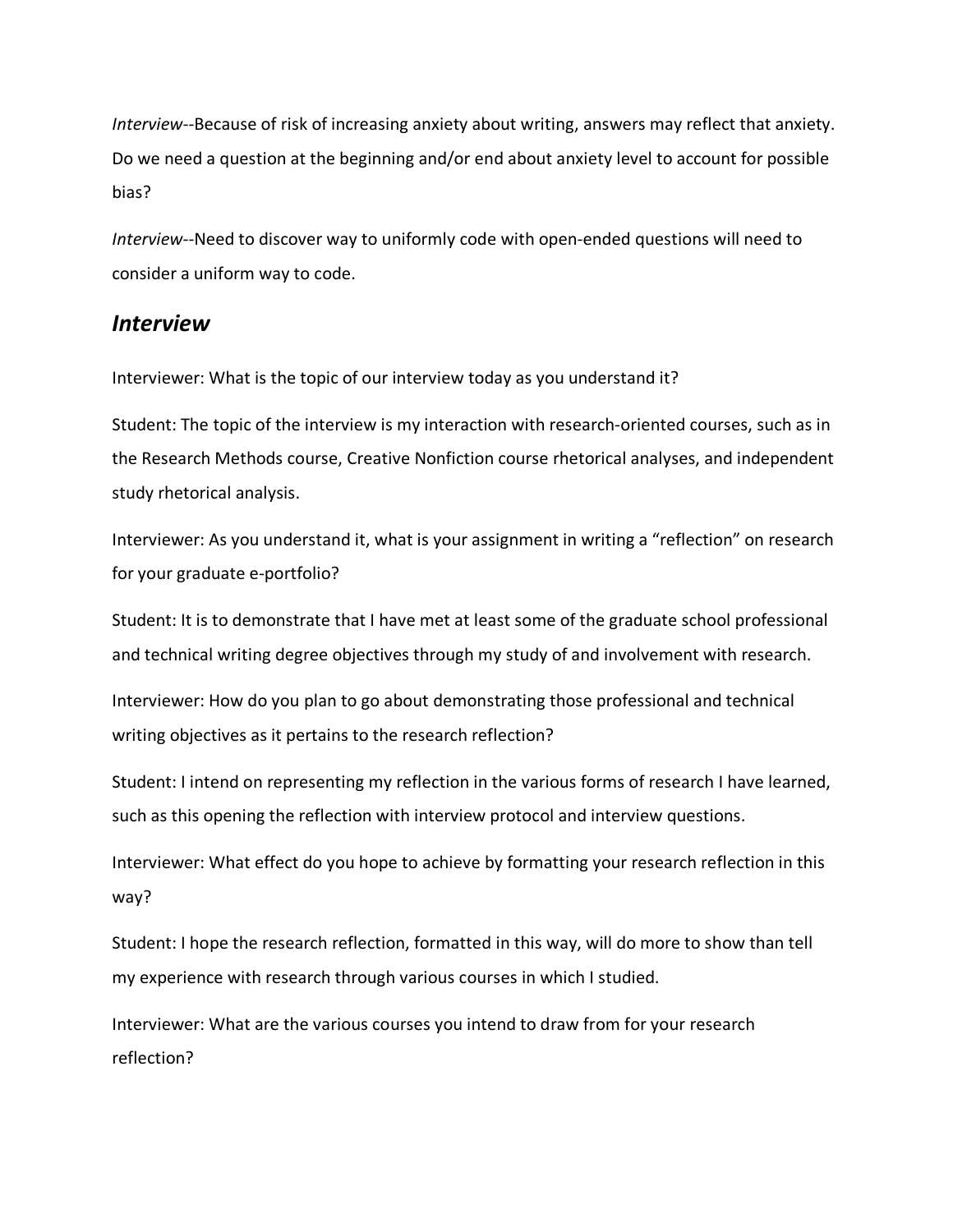Student: Creative Nonfiction, Research Methods, and an Independent Study of Legitimacy of Lyric Essays: Analysis of Genre

Interviewer: What learning graduate student objectives do you intend to represent in this research reflection?

#### Student:

*Understanding the history and theory of profession including,*

- Locating, analyzing, assessing, and synthesizing scholarly research
- Articulating relationships between theory, research, and praxis

#### *Conducting primary and secondary research including,*

- Using sophisticated, professional-level electronic research tools to find information
- Working ethically with human subjects, including completing IRB training
- Compiling the results of research and drawing reasonable conclusions from those results
- Summarizing secondary research accurately
- Citing work according to the chosen style guide of the discipline or discourse community
- Acknowledging and addressing differing perspectives in an ethical and civil manner
- Using evidence fairly and truthfully
- Citing source material accurately according to specific style guides required by discourse community and genre

Interviewer: What of those learning objective(s) do the IRB Certificate allowing for interviews as represented here, developing the interview parameters and grounding interview questions, and conducting the interview, meet?

Student: Working ethically with human subjects, including completing IRB training

Interviewer: What will you represent in forward reflection?

Student: Compiling the Results of Research and Drawing Reasonable Conclusions from Those Results and Using Evidence Fairly and Truthfully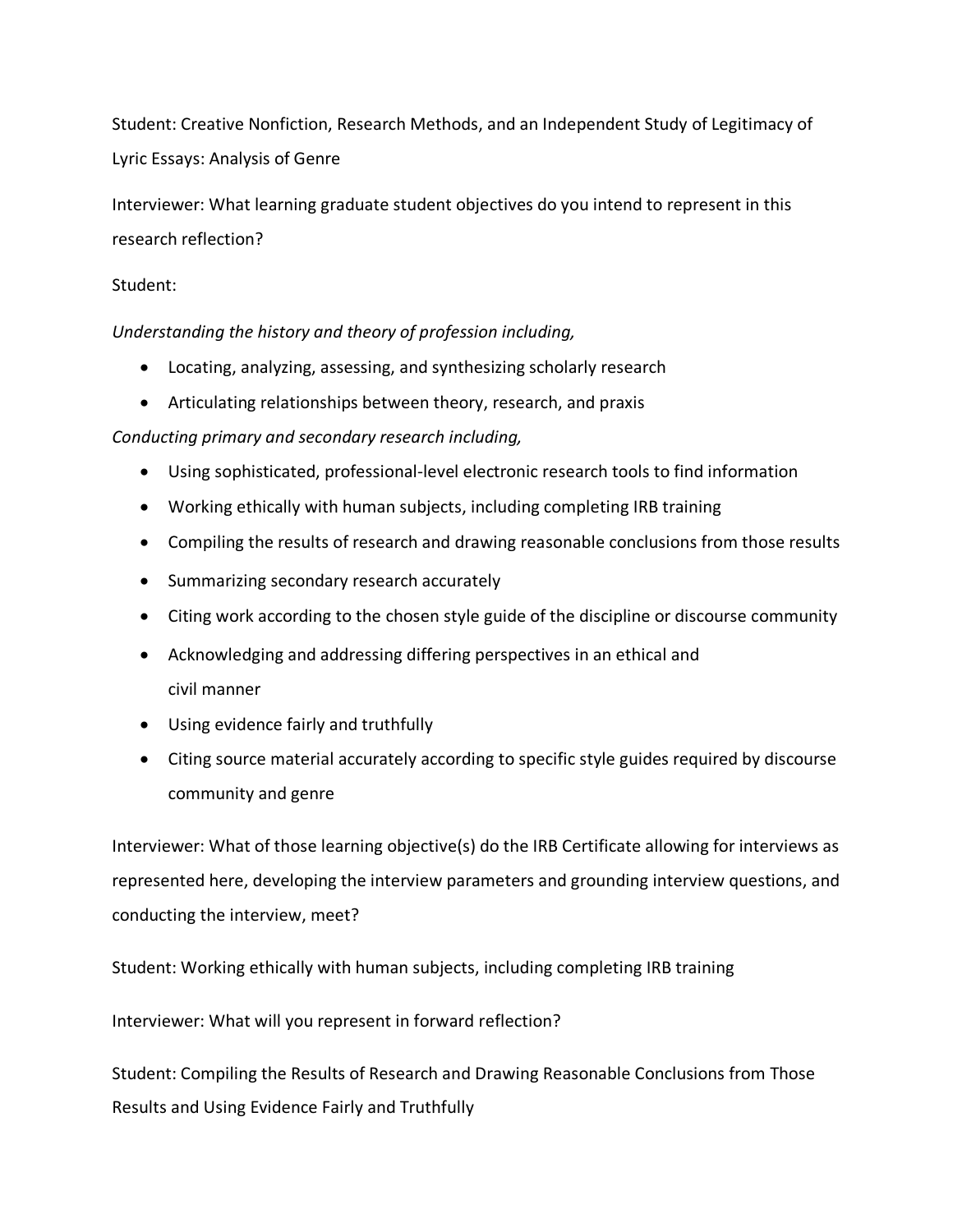### *Instructions for Observation and Analysis Skills Exercise*

Visit a public or institutional space. Identify all pieces of written text. Observe for a period to see if anyone interacts with these texts.

#### **Osborn Identification and Observation of Starbucks on Rodney Parham, Little Rock, AR**

#### Time and Date of Observations:

Monday, 21 August 2017, 11:25am-12:21pm

#### Written Text:

- On glass front: GOOD FEELS GOOD Tea & Fruit Botanical Blends
- On glass front: small brown sign with white lettering, giving hours open
- Condiments table: condiments identifying themselves and a bulletin board with postups and more text
- Displays: Coffee beans, tea leaves, and drink implements, all labeled both individually and in banners
- Open front cooler: various identified drinks in individual serving size bottles
- Glass front display: food items identified, priced, and caloried on small brown with white lettering signs
- Barista promise of making drink to your liking on chalkboard colored with white lettering plaque apart from any other interactive or usable item in store
- Snack and gift card display at register with labeled snack items
- Tabletop sign telling you you can take the sound of Starbucks with you using the app along with Spotify
- Register with variable digital readout of price, description, and total of purchases
- Shorthand drink descriptions on white labels on the sides of drink cups
- Sign next to restroom doors reading RESTROOM with depictions of wheelchair and supposedly male and female figures
- Long tall brightly lit menu board listing drink options, calories, and prices along with large colorful pictures and text advertising the botanical infusion teas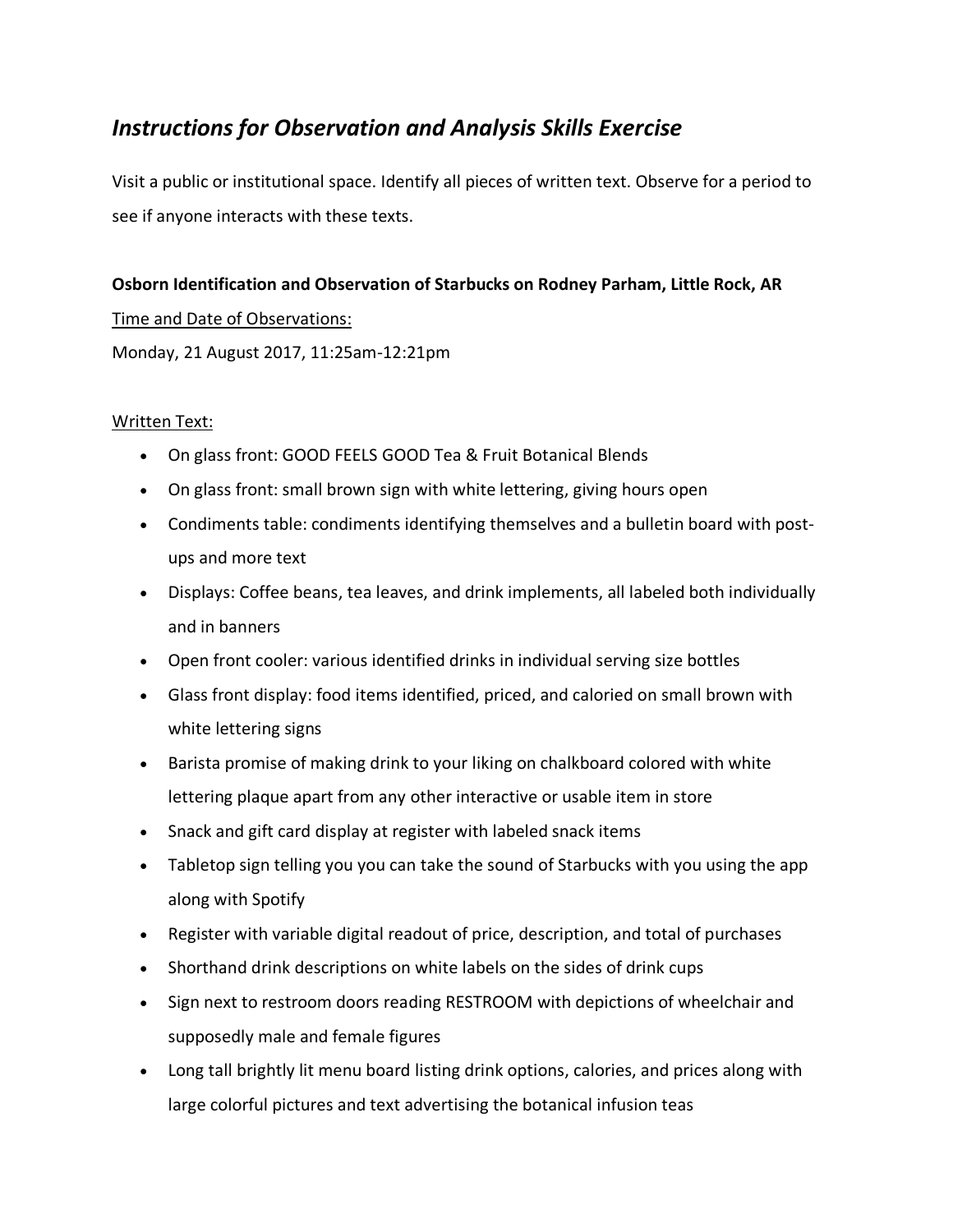#### Subject Interactions with Text:

- 1. Woman, perhaps 40ish, blonde, fluffy, page-boy style hacut, black and tan loose dress with black flip flops, sitting at table looking at phone from time I entered until 11:37am when she left with 2 venti drinks and 2 sandwiches that the barista brought to her at her table, no observed interaction with written text--the order was already placed and despite setting her drinks on the condiments table below the bulletin board, no look at her drink label, condiment labels, or bulletin board
- 2. Continually 3 baristas who interacted with each other but not any text visible to me
- 3. White-haired older gentleman in green polo and brown slacks told the barista at the cash register his order without any observable interaction with any written text in entire store, except a glance at the cash register display as he was being rung up, this despite standing near display of snacks and large menu board, and stopping at condiments and bulletin, seemed to be mostly looking off "in space"
- 4. 11:56am woman with long dark brown hair possibly upper 30s to 40, entered with sunglasses on with black shirt and black cardigan, white slacks, black and hemp platform shoes, There was no sign for the restrooms visible from the main store, yet she went directly to the hallway that only has restrooms, when she returned she quickly scanned the drink cooler and the snack displays grabbing items at each before asking the barista a question that started with "Do you guys have any ...?" to which the barista replied "let me check" before going in the back. She did not at any time look at the menu board, as she waited, she looked at her phone, when she checked out she went to the condiments table where she looked some at the individual packets before grabbing a few of one to put in her purse, she did not look at any other written text before leaving at 12:04pm
- 5. 12:04pm a woman with ash-blonde hair in an orange lace blouse, orange shorts, and orange sandals entered, went to a table where she opened a laptop. Then she went to the barista and placed an order without my observing her looking at any written text,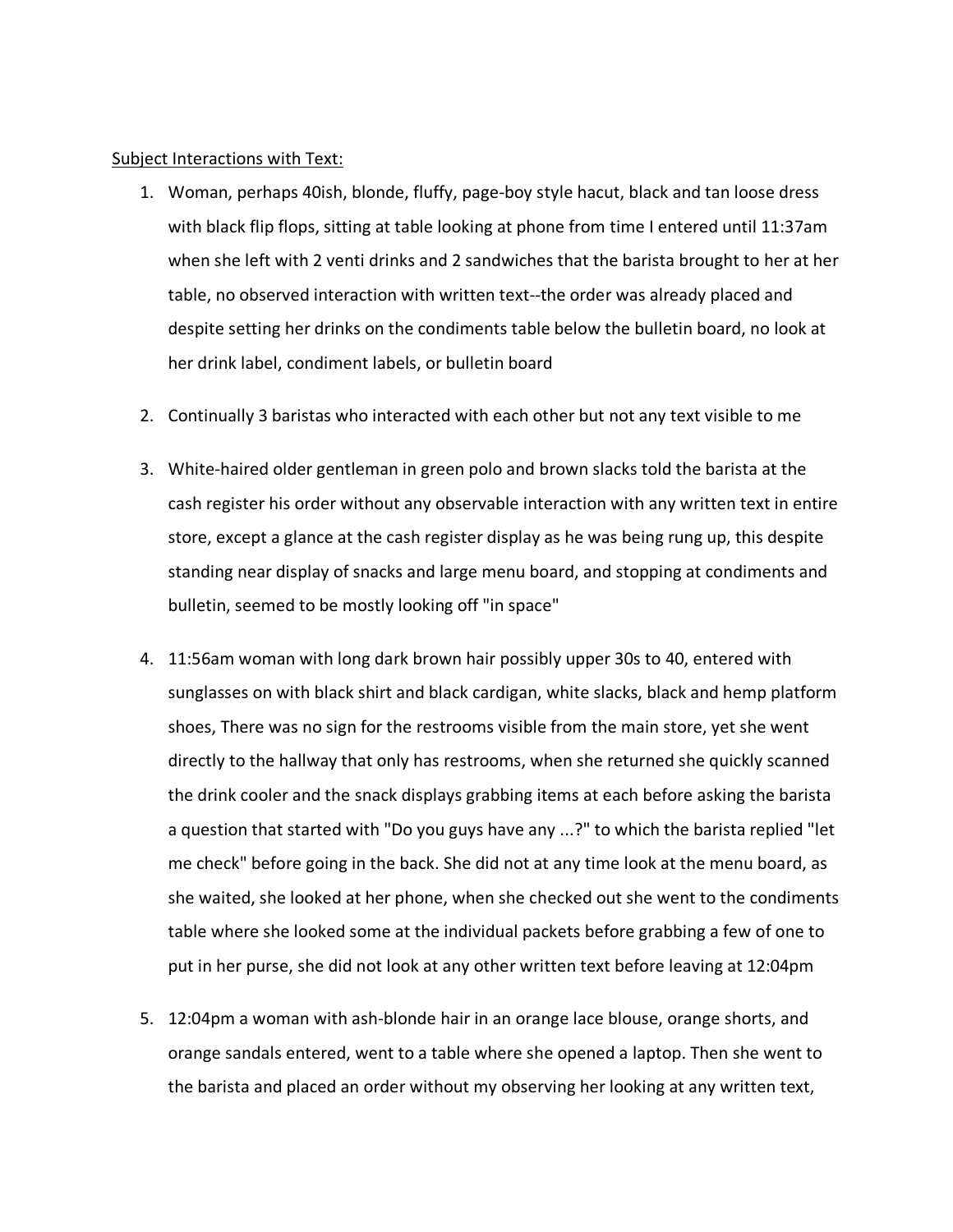except the register display as she checked out, she goes to the condiments table/bulletin board and quickly picks out a few of one of the packets and she quickly grabs a spice jar and she works on mixing her drink, she then sits at the table with her laptop

- 6. barista goes around cleaning table tops and condiments bar without observable reading of text
- 7. 12:14 older lady enters shop, hands gift card to barista asking for \$50 on it, I did not observe her reading any written text her couple of minutes there except when the barista asked her to sign the receipt, and I don't know what she read on it
- 8. 12:18 medium length black hair, mid-age, purple cardigan, black long pants, glanced at menu board, but quickly ordered and left two minutes later without my observing her looking at any written text
- 9. 12:19 tall black man in brown plaid shirt and brown slacks ordered and was gone in 2 minutes without looking at any written text
- 10. 12:21 end of observations

#### Analysis:

The people who entered the store while I was there, seemed at ease and knowledgeable enough they requested what they needed without looking at numerous pieces of written text, including the woman who knew where the restrooms were without a sign. They seemed to have set patterns of behavior in response to coming to Starbucks. The demographics were wide enough their behavior didn't appear linked to gender, age, social status, or ethnicity.

Signs showing for sale items were all larger and more brightly lit than the strictly informative ones. But the bright lights did not gain notice.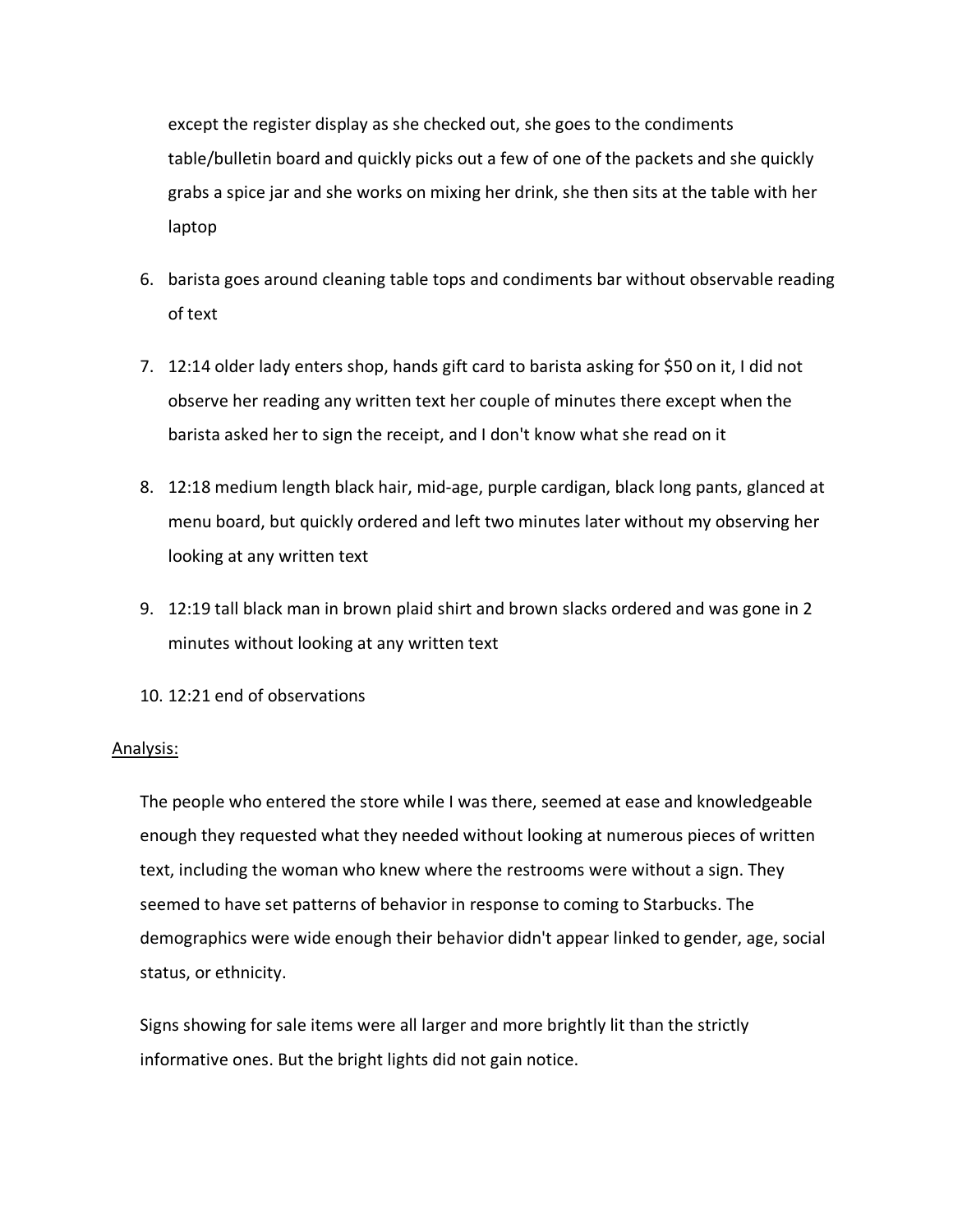The subjects exhibited confidence in the baristas to get their order right without interacting with drink labels after the subjects received their drinks. They have a routine with the baristas and a confidence in the steadiness of the menu to order without referring to anything in the store.

Of note is how prevalent the written text is when paired with the prevalence of ignoring it.

#### **Summaries by Student Researchers**

\* Student names highlighted in black to cover

 $\overline{\phantom{0}}$ Dollar General retail variety store Storefront Name Unknown Unknown fall 2017 Assumptions or deductions based on information not provided in notes *Osborn, Yvonne Hope* Starbuck's fast food/restaurant

Brand name product displays, menu board, storefront information and advertisement, individual serving product displays, various minutiae information signs, cash register, bulletin board and condiments stand

10

adults of varying ages, social status, genders, and ethnicities

Mon., 21 Aug. 2017, 11:25am-12:21pm

established routine and ritual in ordering and barista behavior and lack of interaction with text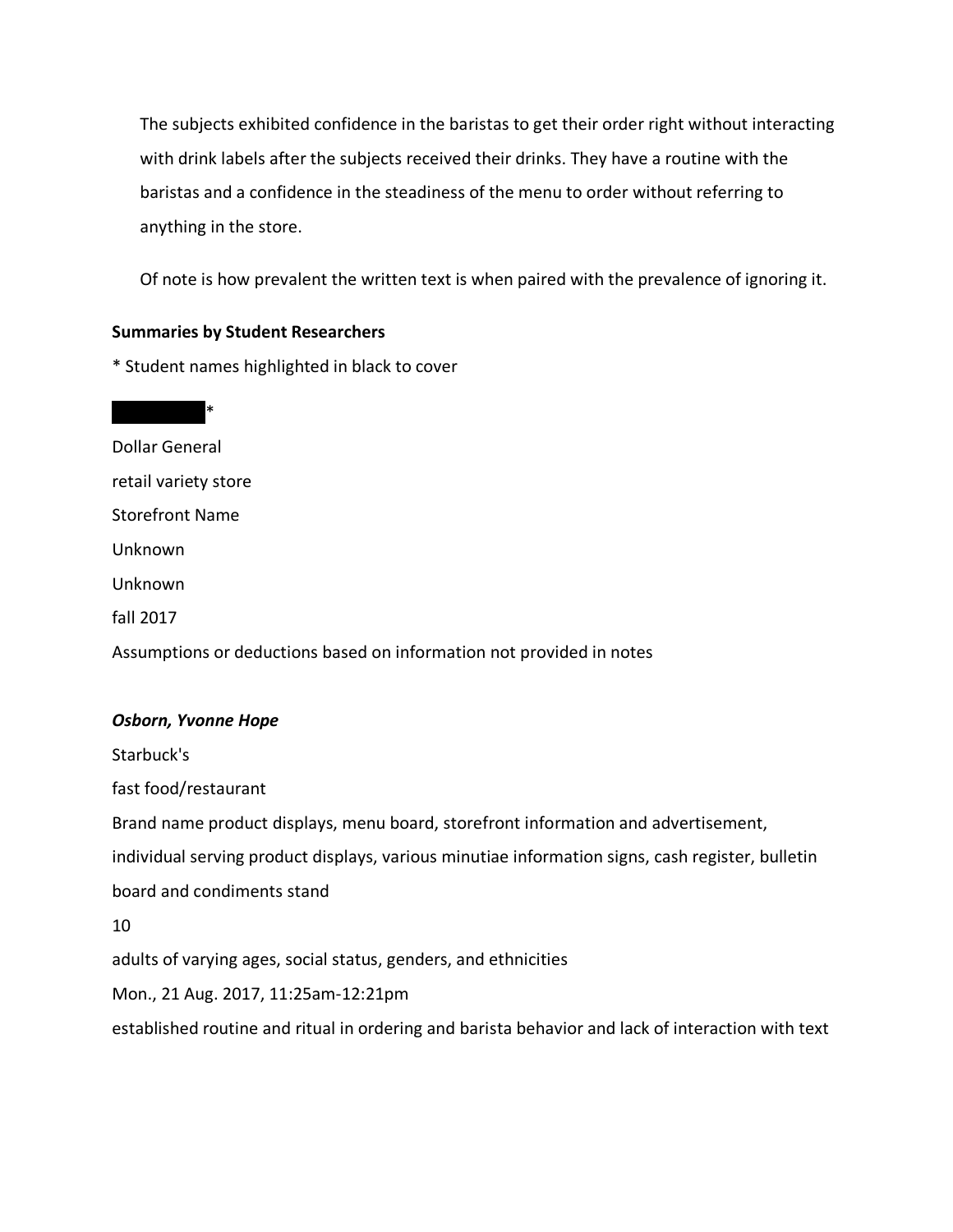retail clothing store

service counter display of menus, flyers, business cards; sales promotion posters; catalogs; employee-only information texts

37

mothers w teenage sons, college students, middle-aged men, senior citizens

5-7pm, fall 2017

generalized demographics of customers and their respective routines to the text and the time of day, unified seemingly disconnected texts into categories, discovered routine of customers interacting with display, researcher acknowledged her role as employee

Wendy's

fast food/restaurant

Lg. menu board divided into categories, order monitors, nutrition text, Wendy's brand promise, menu item advertisements, soda fountain directions, drink container text

20

ages "baby" to "older", couples, possible parents, individuals, employees, male and female fall 2017

more looked at menu board than didn't--time spent varied, noted social interaction between customers, observed the employees interacting with written text researcher did not see

#### Little Rock

public pool

multiple signs of rules and warnings, ticket window posting about cost and liability, snow cone menu

"large group of people"

family-oriented with kids 12 and under and adults 35-40 predominant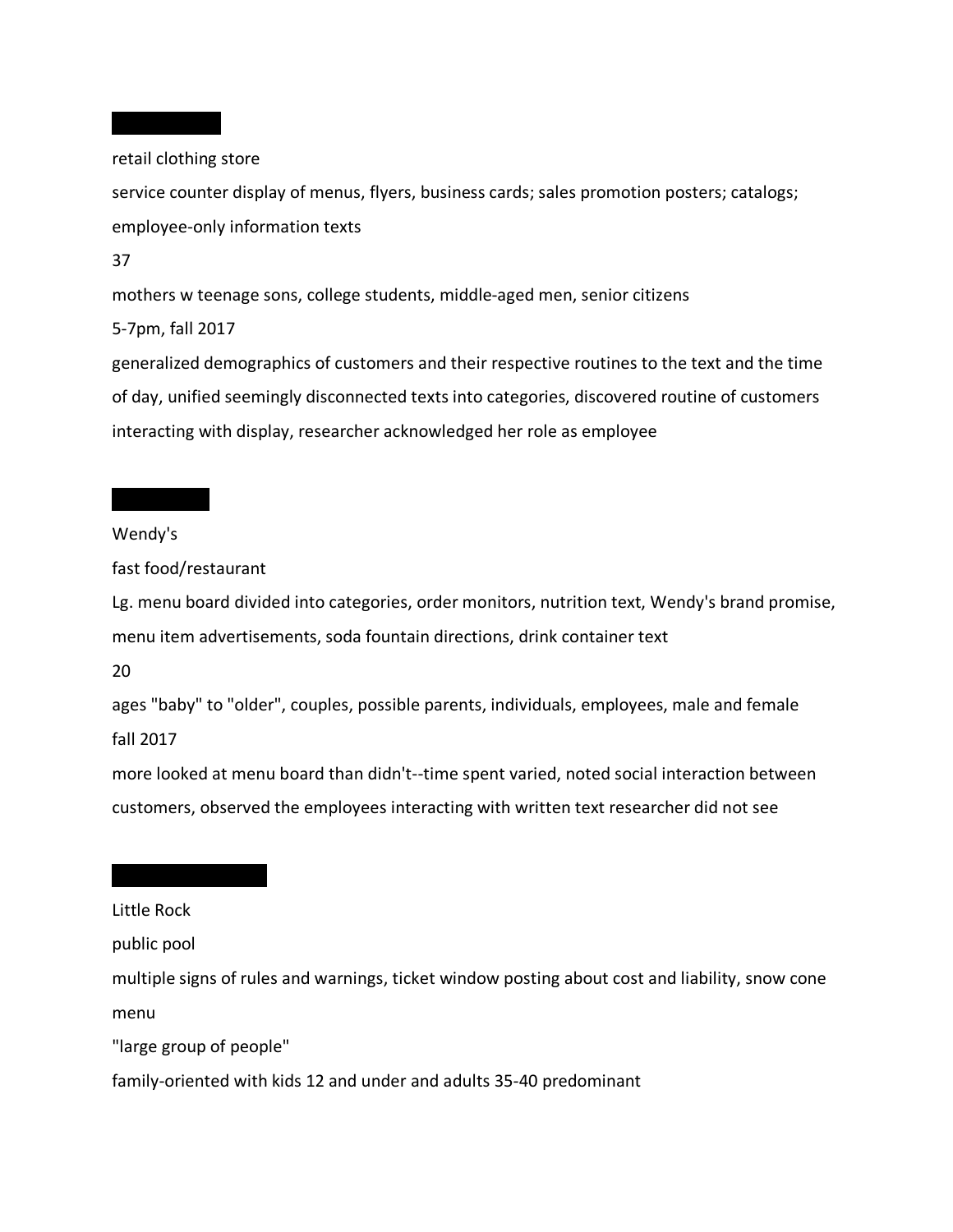#### Saturday afternoon, 2017

determined location of research by deduction of increased use at the time; condensed demographics to families with kids under 12; deduced purpose specific to pool use; observed lack of engagement with written text, despite many being about danger caution; observed 2 distinct routines of social interaction of parents with kids over snow cone text; queried the role of written text in light of lack of engagement

UALR Lobby college lobby area directional and description signs, hours and for hire signs 25 college students Unknown, beginning of fall semester, 2017 deduced looking at directional sign was by freshmen, but noted probably non-freshmen also looking at sign, and total 20 of 25 looked at sign, attributed secretary's role in written text; observed half of subjects looking at department named signs, deduced it was to show them where to go; observed lack of attention to Writing Center signs, deduced because not open yet

# The Tavern Sports Grill

bar and restaurant

Storefront Name, menu, promotional posters and signs, liquor labels, coasters, bathroom signs, receipts

20

friends of researcher, other diners, wait staff

10:35pm-12am

noticed patterns of social process of customers, friends, and wait staff interactions; observed ethical rule for photographing; condensed 20 subjects to 3 distinct roles; observed rule of not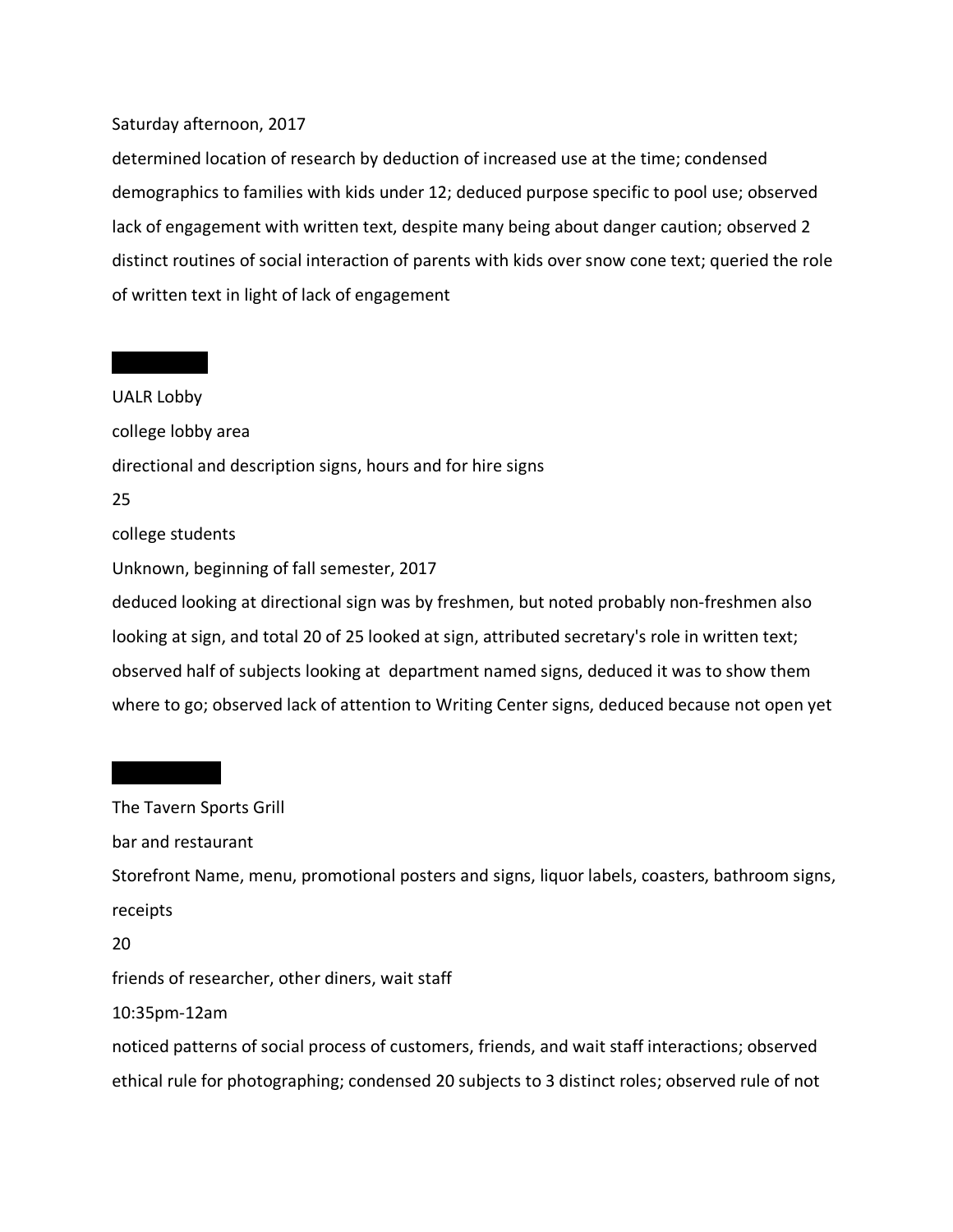telliing subjects of study at first before changing rule with friends, deduced friends behaved diferent w knowledge of participation; noticed distinct patterns of interaction with written text by friends/diners and waitstaff; observed pattern of wait staff to interact with written text regularly

### UALR Writing Center

academic support

to-do lists, inspirational messages, instructions, books, brochures, and posters in writing center Unknown

graduate assistants and interns of center, first-year students

couple of hours of researcher's regular shift

condensed demographics to two groups; coded first-year students as on "scavenger hunts" for brochures, observed lack of interaction with written text; unified seemingly different things by constructing relationship between written text and images added subsequently with the belief that they better promoted together; deduced routine of interaction with writtent text about Q & P; observed her own lack of attention to list on breakroom door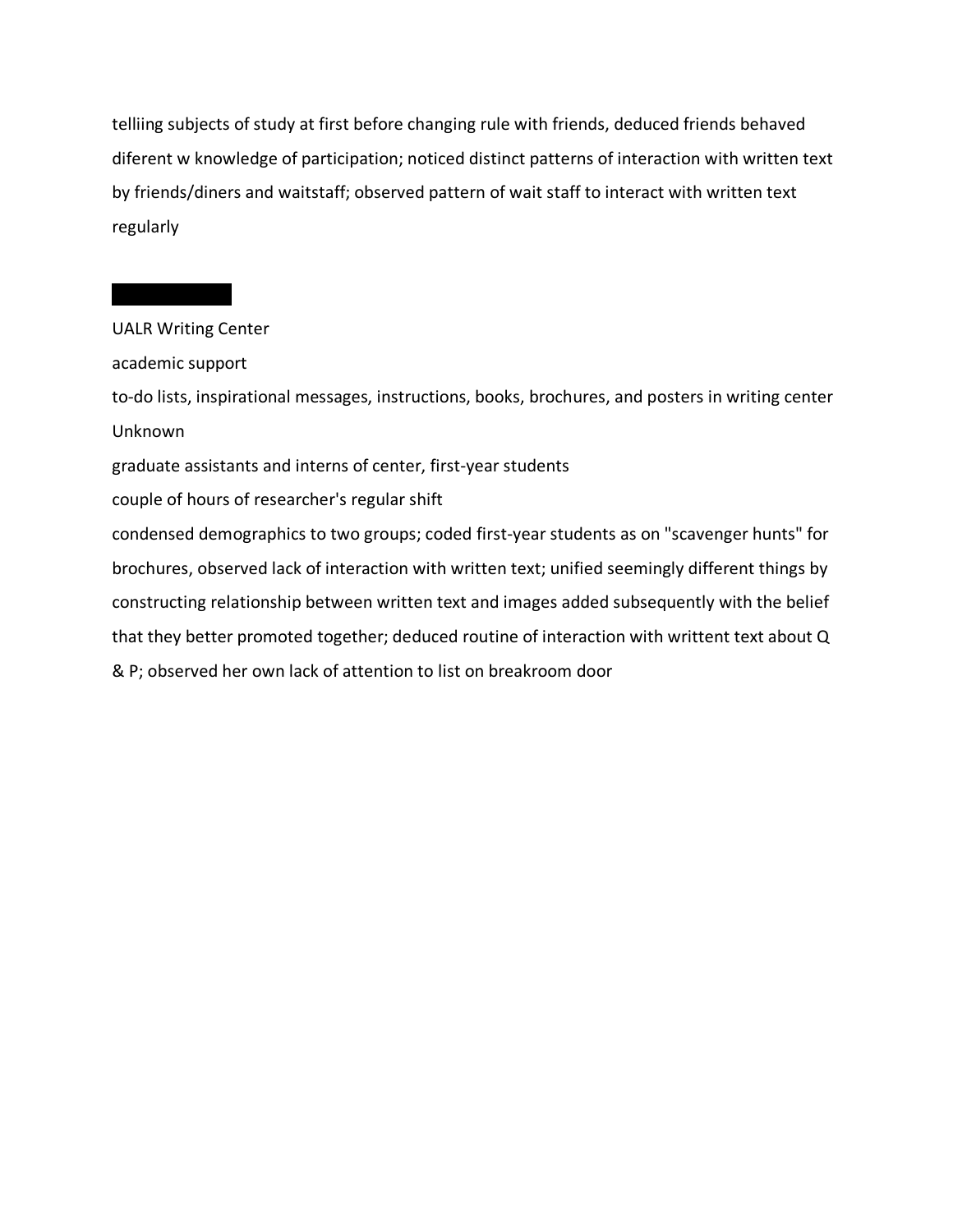#### **Osborn Analysis of Student Summaries**

The class field researched a variety of places with a variety of demographics, distinct from one another at a variety of days and times, removing this element from patterns.

Two patterns that emerged from researching a variety of places is that all the researchers found prevalent written text, and more written text was disregarded than text regarded. All of these places are customer loyal, encouraging multiple visits and making it possible that the written text was previously noted. That society generally ignores text for any number of reasons is not here researched.

All locations offered in written texts advertisement(s) for some form of product or service.

Researchers generally condensed the number of subjects by finding some way of coding or categorizing them, and age, gender, and/or role figured predominantly in this.

Researchers gravitated towards customary places such as work or where product was offered.

It was difficult for researchers to keep from making at least one assumption not based in known facts presented. We tend to be subjective even when we try to be objective.

Basic Observation and Analysis Skills Exercise Completed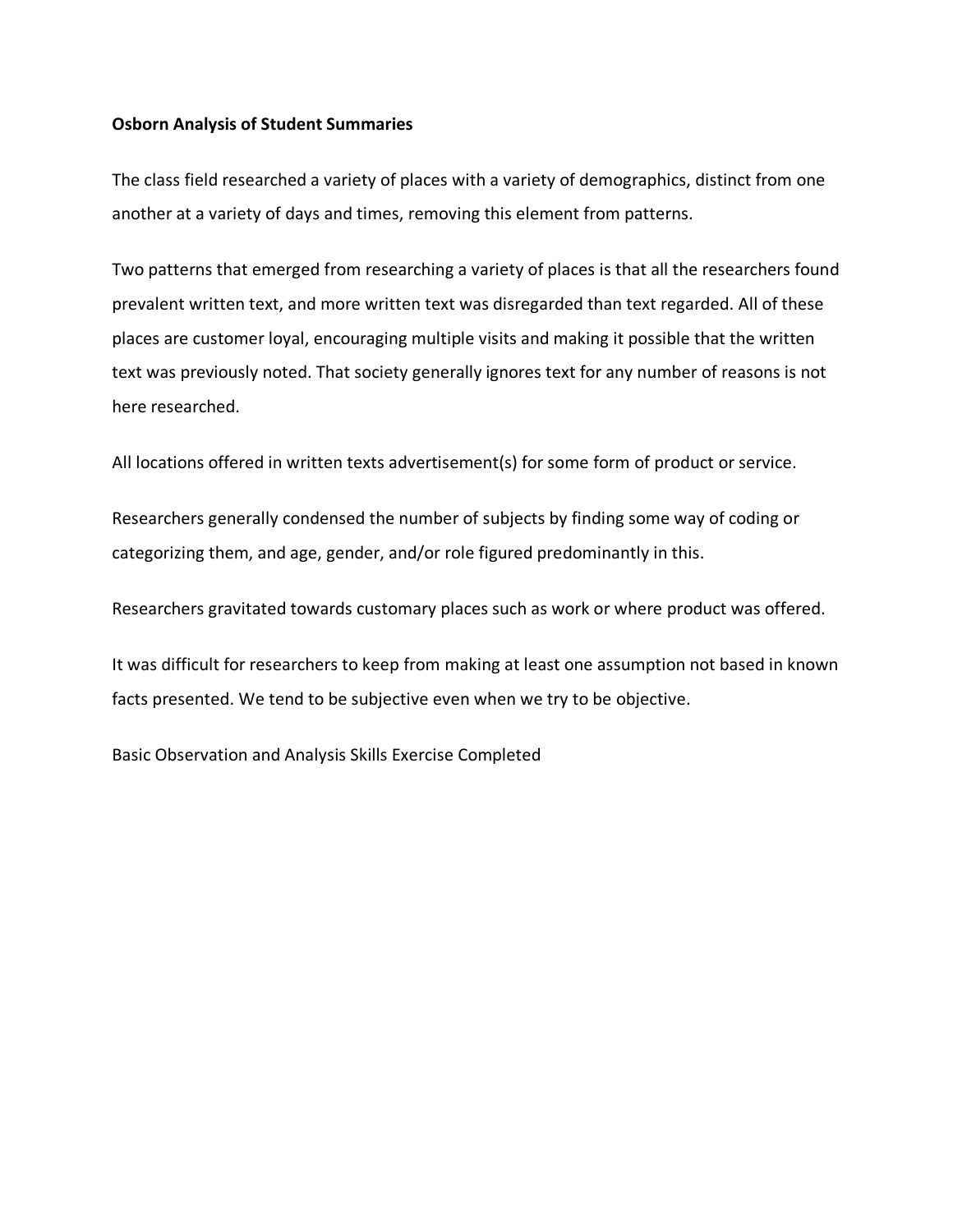## *Original Sample Transcript from Research Study Book Example*

Interviewer: What are some of the different ways that people react if they find out you have diabetes?

Sarah: They're usually afraid about dietary restrictions, or they don't want to give me something that I can't eat. That's usually the reaction I get. "I'm so sorry. I served you dessert with dinner." But, yeah I'm pretty … I don't have any food restrictions. I just have to just know how many carbs are in something, so that's usually the main concern.

Interviewer: How do you respond to these reactions?

- Sarah: I usually just try to put them at ease, you know. It's ultimately my responsibility to take care of it, not you. And if I eat sugar I'm not going to die, so that kind of thing.
- Interviewer: Since you were diagnosed six years ago, are there any ways in which diabetes has affected the way you live your life?
- Sarah: Yeah, I just have to be more aware of what I eat, is the main concern. You know, the main thing you have to be worried about is having a low blood sugar. That's when you can have effects, and that can affect your driving, and it can affect your judgment, and that sort of thing. I just have to make sure I always have a snack in my bag to ward off … Luckily, if you have low blood sugar, all you have to do is eat something with carbs in it, so it's really easy to treat. Those would be sort of ... Yeah, being aware of food, and always having a snack.

Interviewer: Have there been any other tangible tasks that are part of your life that weren't before?

Sarah: Yeah, again, it's mostly just I have to be aware, double check my blood sugar if I'm going to go exercise really strenuously or if I'm going on a long road trip, or something. It's just making sure I check my sugar level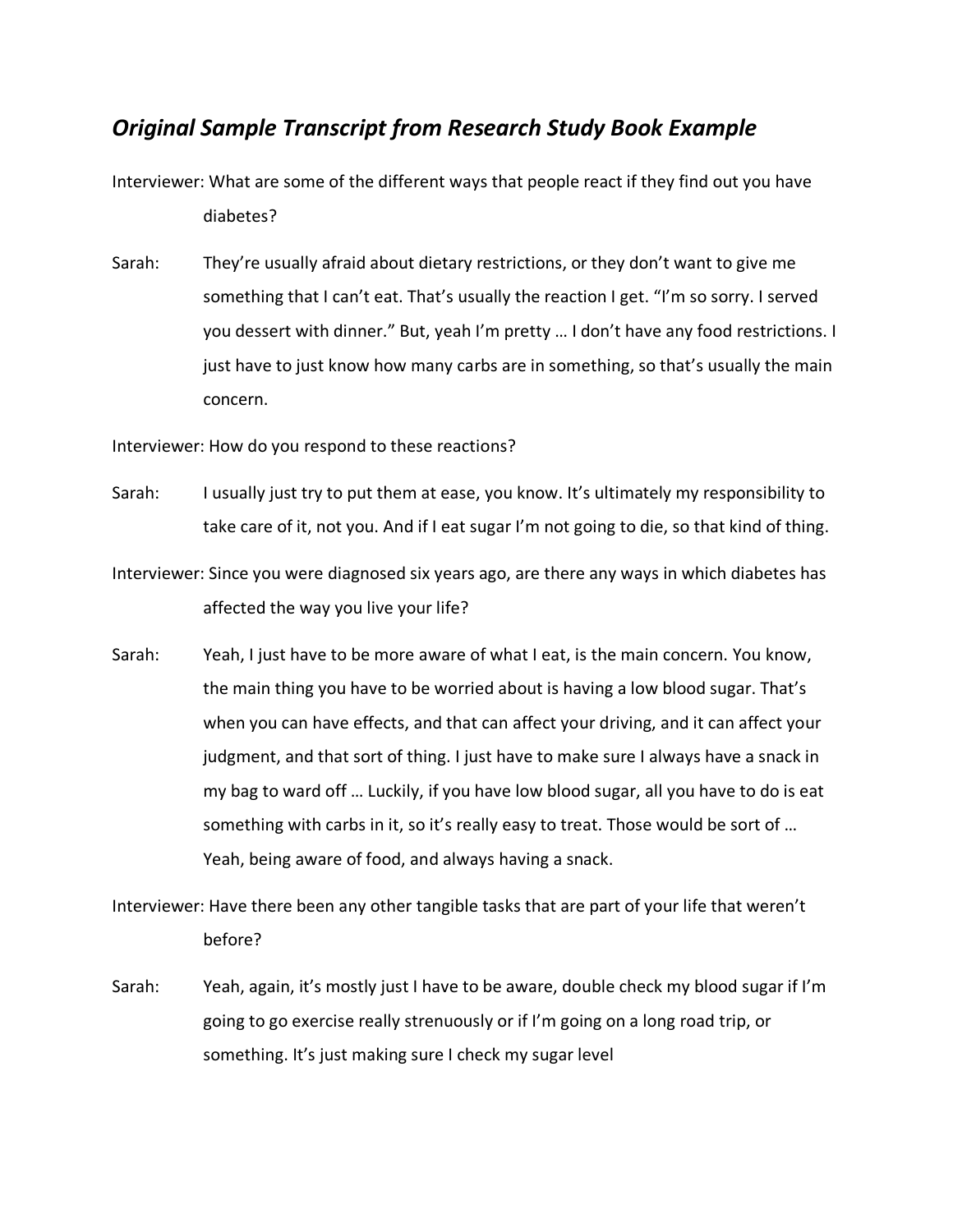One Coding Method for Sample Transcript and Research Question: "How do people with diabetes understand the condition, and how does it affect their lives?"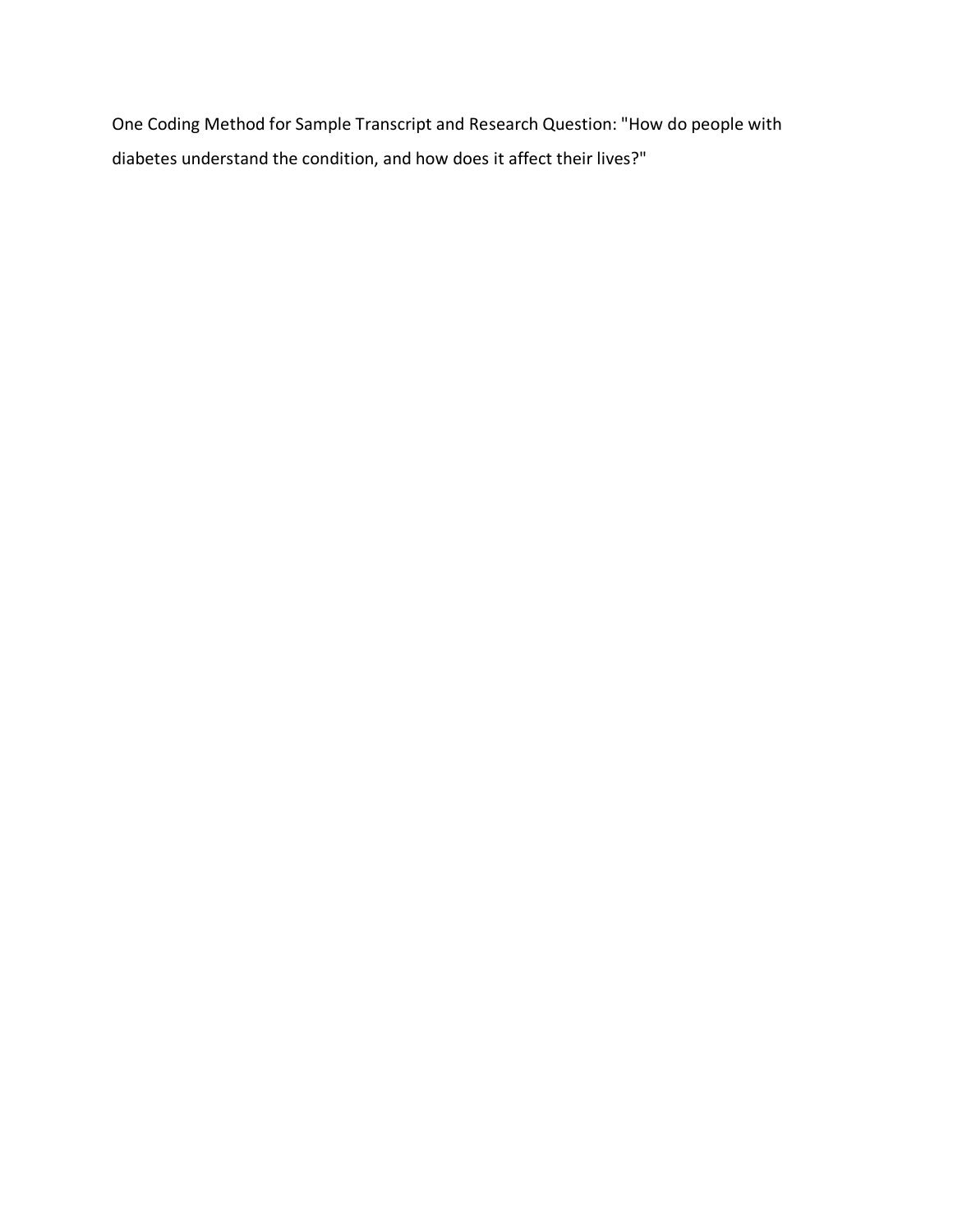#### **Condensed Transcript**

#### Interviewer: How do people react finding you have diabetes?

Sarah: <sup>1</sup>They're afraid about dietary restrictions. <sup>2</sup>I don't have food restrictions. I have to <sup>3</sup>know how many carbs.

Interviewer: How do you respond?

- Sarah: I try to <sup>4</sup>put them at ease. It's  $5$ my responsibility.  $6$ If I eat sugar I'm not going to die.
- Interviewer: In what ways has diabetes affected the way you live?
- Sarah:  $<sup>7</sup>$ Be more aware of what I eat, the main concern</sup> ... low blood sugar. You have  $8$  effects, driving, judgment, ... I always <sup>9</sup>have a snack to ward off low blood sugar. All you do is eat something with carbs; it's <sup>10</sup>easy to treat.
- Interviewer: What tasks are part of your life that weren't before?
- Sarah:  $11B$ e aware,  $12$ double check my blood sugar if I exercise strenuously, go on a long road trip, or something.

#### **Dramaturgical Coding**

1CON: "THEY'RE AFRAID" 2 SUB: KNOWING LIMITATIONS 3TAC: "KNOW … CARBS"

4 TAC: "PUT … AT EASE" 5ATT: "MY RESPONSIBILITY" 6 SUB: HAVING CERTAINTY

7 TAC: "BE … AWARE" 8 CON: "EFFECTS" <sup>9</sup>TAC: "HAVE A SNACK" 10ATT: "EASY TO TREAT"

11TAC: "BE AWARE" 12TAC: "DOUBLE CHECK"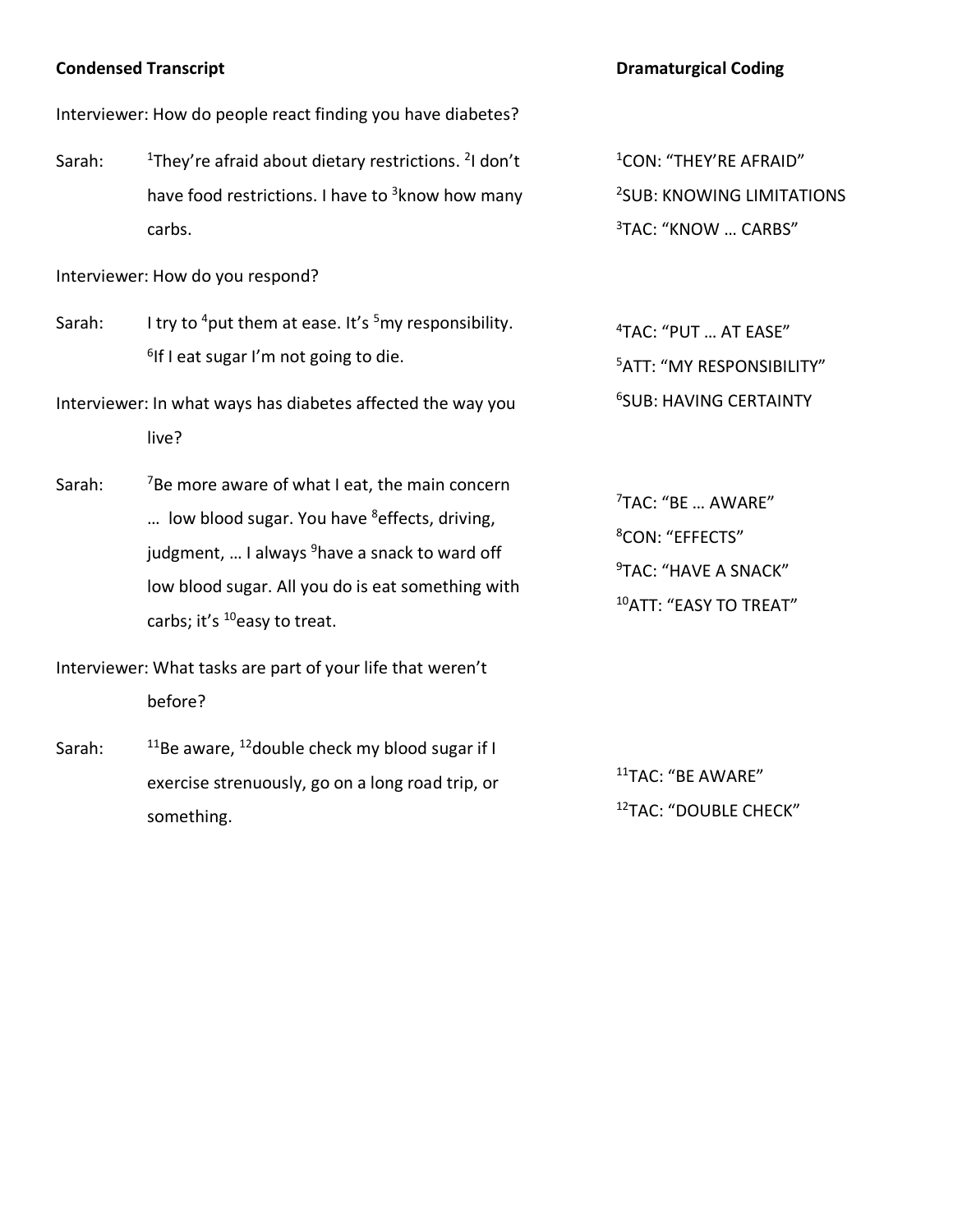#### **Condensed Transcript** (138 of 327 words)

Interviewer: How do people react finding you have diabetes?

Sarah: <sup>1</sup>They're afraid about dietary restrictions. <sup>2</sup>I don't have food restrictions. I have to know how many carbs.

Interviewer: How do you respond?

- Sarah:  $31$  try to put them at ease.  $4$ It's my responsibility. If I eat sugar I'm not going to die.
- Interviewer: In what ways has diabetes affected the way you live?
- Sarah: <sup>5</sup>Be more aware of what I eat, the main concern … low blood sugar. You have effects, driving, judgment, … I always have a snack to ward off low blood sugar. All you do is eat something with carbs; it's easy to treat.
- Interviewer: What tasks are part of your life that weren't before?
- Sarah:  $6B$ e aware, double check my blood sugar if I exercise strenuously, go on a long road trip, or something.

#### **Themes**

DM MEANS UNDERSTANDING PEOPLE'S IGNORANCE DM IS BEING AWARE OF YOUR DIET DM IS FORGIVING PEOPLE'S IGNORANCE DM MEANS TAKING RESPONSIBILITY DM IS UNDERSTANDING YOUR TREATMENT DM IS BEING AWARE

1DM MEANS UNDERSTANDING PEOPLE'S IGNORANCE 2 DM IS BEING AWARE OF YOUR DIET

3 DM IS FORGIVING PEOPLE'S **IGNORANCE** 4DM MEANS TAKING **RESPONSIBILITY** 

5 DM IS UNDERSTANDING YOUR TREATMENT

6 DM IS BEING AWARE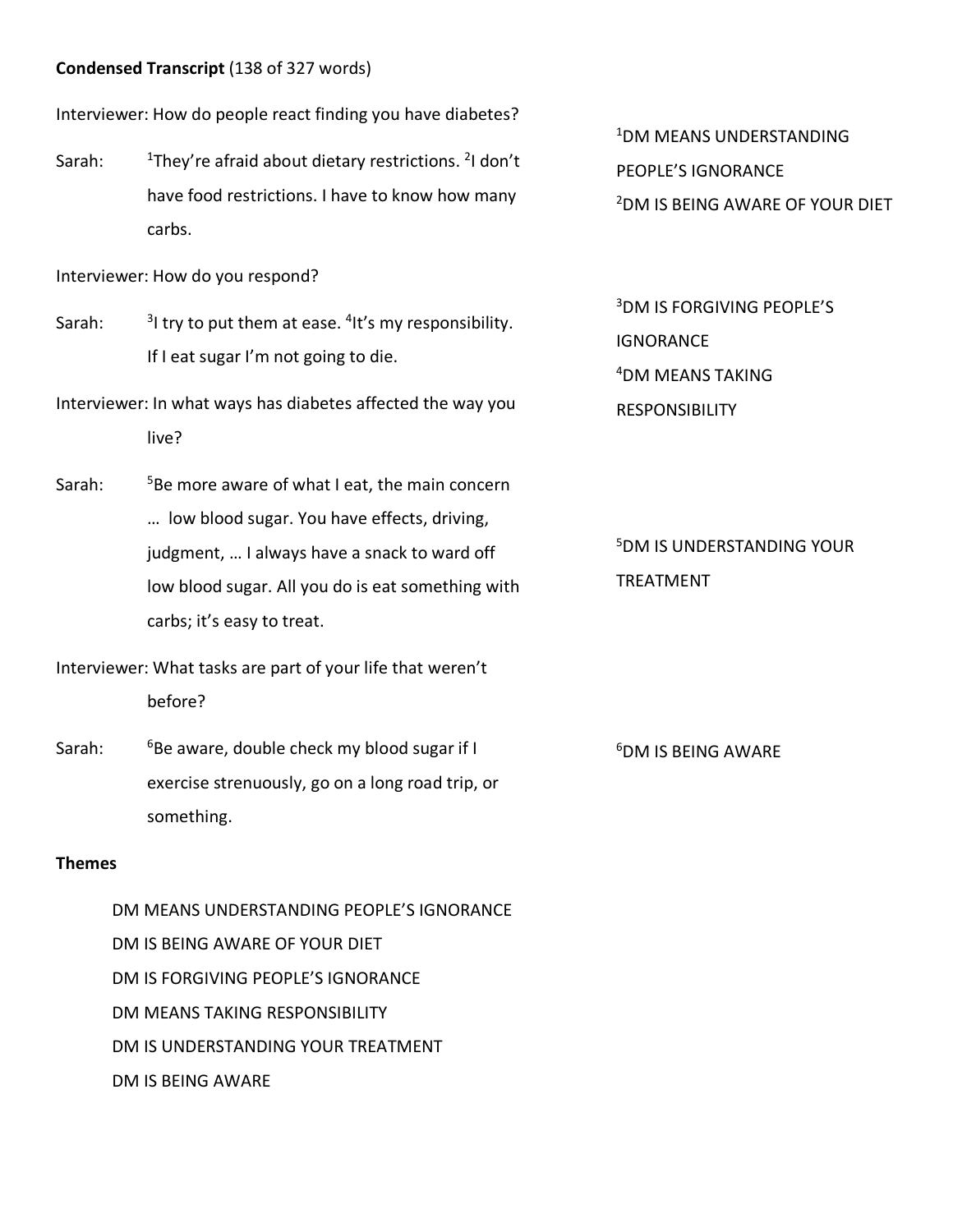#### **Themes as Theoretical Constructs**

*Theoretical Construct 1: DM is Vigilance* Supporting Themes: DM IS BEING AWARE OF YOUR DIET DM MEANS TAKING RESPONSIBILITY DM IS BEING AWARE DM IS UNDERSTANDING YOUR TREATMENT

*Theoretical Construct 2: DM is Having Understanding* Supporting Themes: DM MEANS UNDERSTANDING PEOPLE'S IGNORANCE DM IS FORGIVING PEOPLE'S IGNORANCE

#### **Concepts as Assertions**

- Taking responsibility for your treatment is key to diabetes management.
- Part of diabetes management is forgiving other people's ignorance of the disease.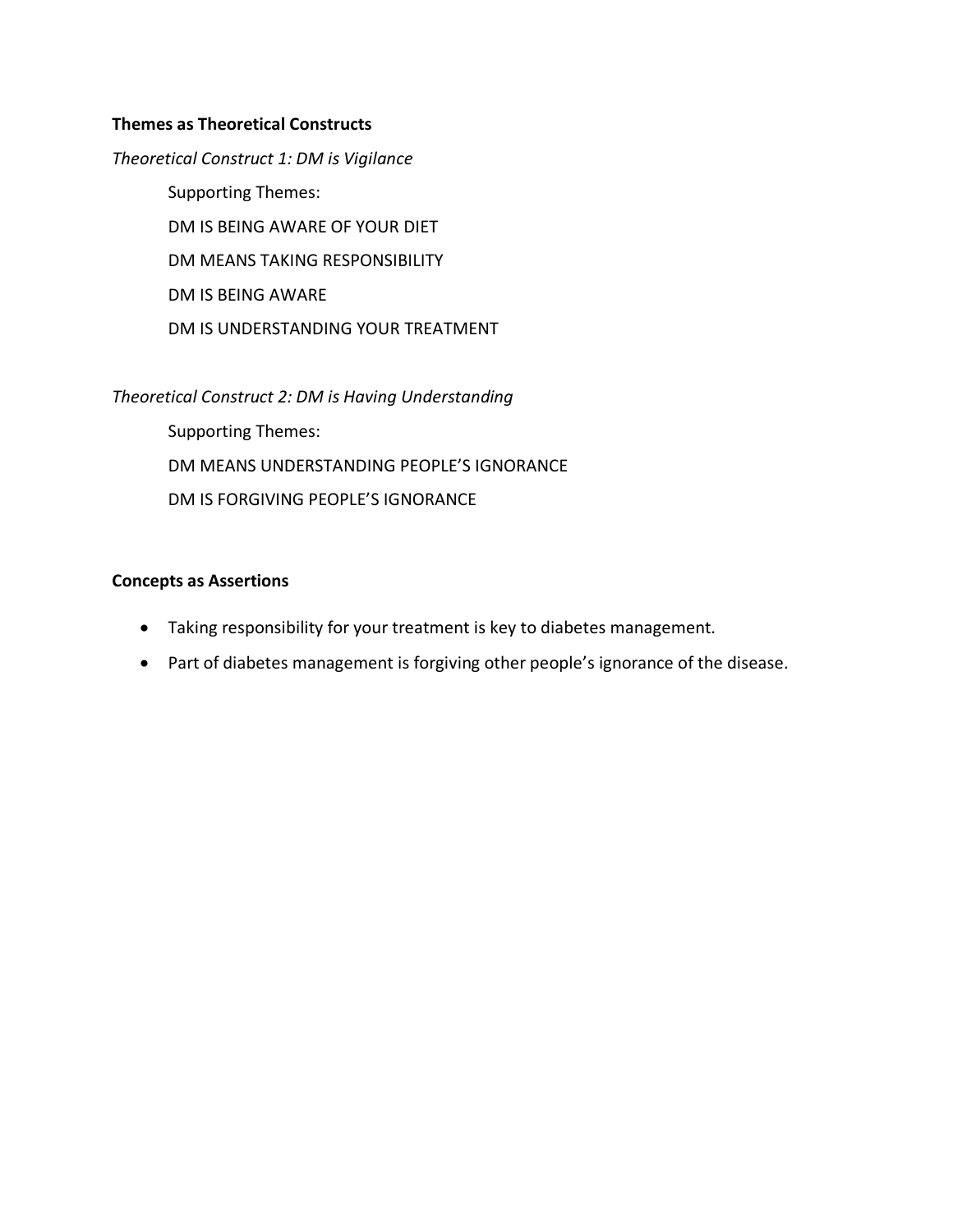# *Thesis of* **Finding a Comfortable Identity** *(Bullshit Article) by William F. Irmscher*

Composition research is currently identified with empirical studies. This research isn't respected in the field of composition, because these type studies lack the follow through of processing as thought and obscure the study of composing by setting up alien contexts to the natural process of composing. Writing needs to be studied in the context of rhetoric rather than science with the subject as personality rather than organism.

#### *Strength:*

Personality--the way one thinks about a subject, including their experiences, the process through which one goes, and how they approach their audience, is part of the variable of composition study.

#### *Weakness:*

Personality is difficult if not impossible to distinctly categorize so that one may see distinct patterns that can be scientifically classified or proven for comparison consistently to prove a point by which all may understand as opposed to the few.

# *Antithesis of* **NCTE/CCCC's Recent War on Scholarship** *(Bullshit Article) by Richard H. Haswell*

RAD scholarship exclusion from composition study leaders, NCTE's and CCCC's, publication has stunted scholarship in general despite many valid RAD composition studies and systematic attempts that lesser known journals are including. This results in composition in general not being considered a legitimate field of study.

#### *Strength:*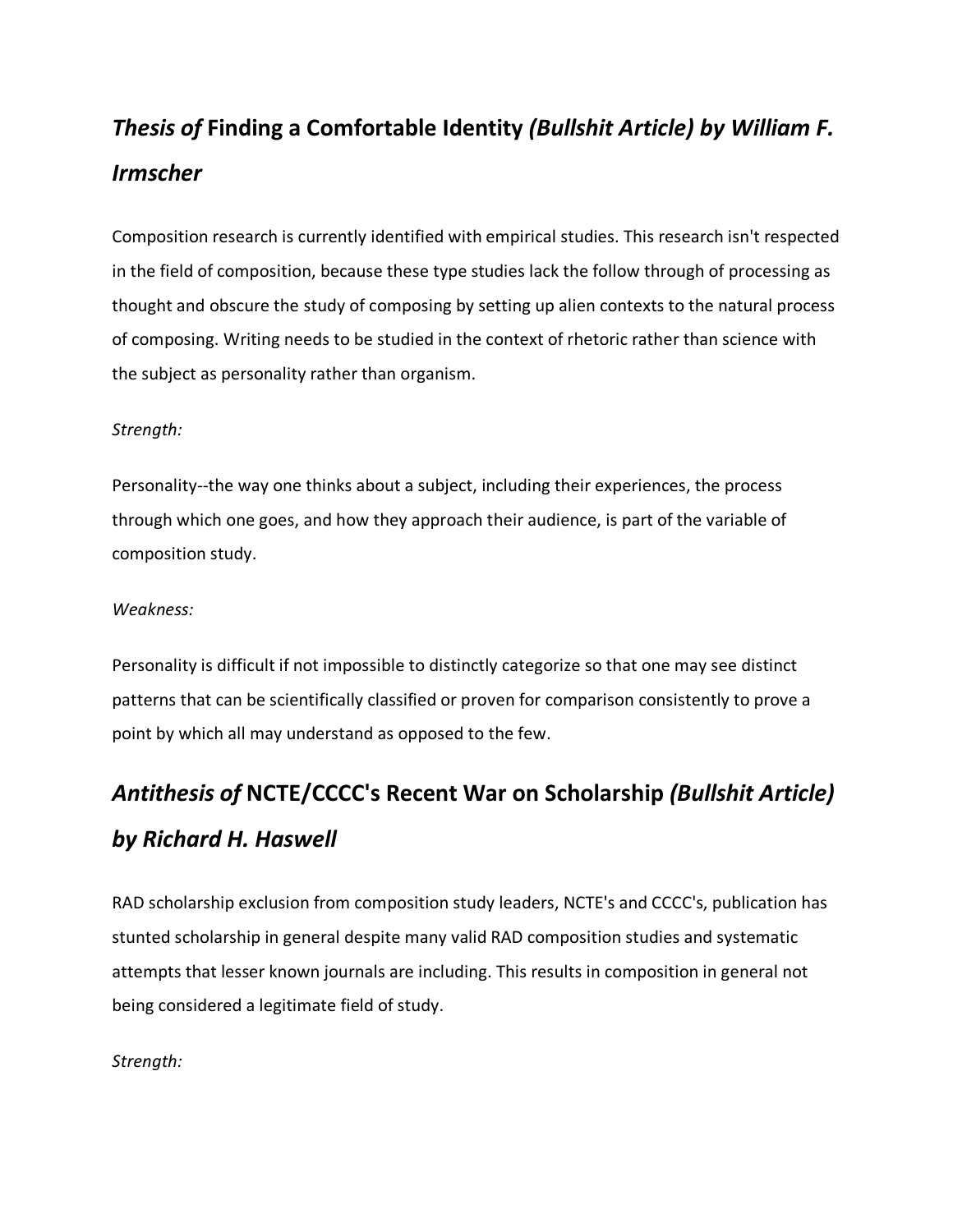RAD studies can be tested against other RAD studies that produce data that is comparable with other fields of study and, therefore, solidifies composition scholarship standing.

#### *Weakness:*

The emphasis on RAD as a delineated her by Haswell excludes the possibility that there is a systematc way to include presumably non-RAD endeavors. The measurement is just different and, in fact, could lead to a whole another aspect of scientific study, which be definition is interested in increasing knowledge.

# *Synthesis of* **Why This Humanist Code** *(Bullshit Article) by Rebecca Moore Howard*

Pecorari's testing of the findings and Howard's subsequent studies of Howard's composition scholarship show that composition studies are richer for their combination of data-based and intuitive findings.

#### *Strength:*

Using both analysis and interpretive composition study broadens the overall understanding of a subject.

#### *Weakness:*

Combining seems to alter the scholarly findings, so how do you know either how to reconcile, exclude, or include intuitive reasoning and what the valid or analyzed finding is?

#### **Discussion:**

#### *Joanne Matson:*

You've definitely described the thesis/antithesis/synthesis positions in the three articles. What do you think?